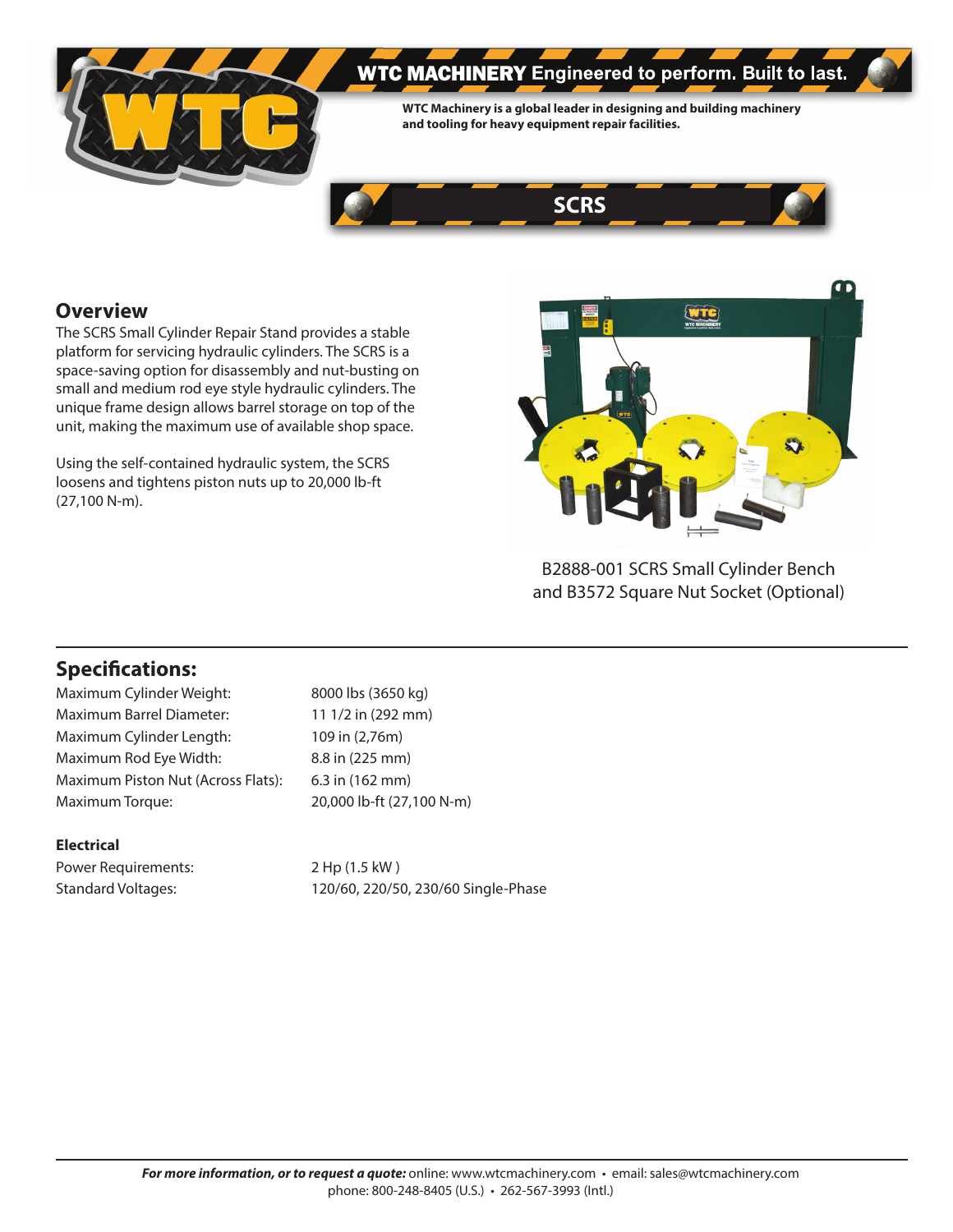## B2888-001 - SCRS Small Cylinder Repair Stand Specifications

### **DIMENSIONS**

| <b>Weight</b> 1620 lbs (735 kg)            |  | <b>Length</b> 109 inches $(2,76 \text{ m})$ |  |
|--------------------------------------------|--|---------------------------------------------|--|
| <b>Width</b> 32 inches $(0, 81 \text{ m})$ |  | <b>Height</b> 52 inches $(1,32 \text{ m})$  |  |

### **HYDRAULIC**

Maximum Pressure ....... 3000 p.s.i.  $(207 \text{ bar})$  $(3.8$  lpm)

#### 2 Hp (1.5 kW) 1 Phase Electric **ELECTRICAL**

**Standard Voltages:** 50 Hz (1500 rpm) 60 Hz (1800 rpm) 220 V / 95 A 115 V / 19.0 A 230 V / 95 A

Other voltages available upon request

#### **TORQUING CAPACITY** 20,000 Foot-Pounds (27,100 N-m)

### **CAPACITY - MAXIMUM / MINIMUM CYLINDER SPECIFICATIONS**

Weight ..............< 8000 lbs  $(3650 \text{ kg})$ Overall Width  $\leq$  11-1/2 inches (292 mm) Clevis Width......<  $8-7/8$  inches (225 mm) Rod Eye Width...<  $8-7/8$  inches (225 mm) Overall Length .........< 109 inches  $(2,76 \text{ m})$ Overall Height ...... < 11-1/2 inches  $(292 \, \text{mm})$ Clevis Inside Dia.... > 2-1/4 inches  $(58$  mm $)$ Rod Eye Inside Dia...> 2-1/4 inches  $(58$  mm)

Clevis Center Hgt... < 3-1/2 inches  $(90 \text{ mm})$ 



SPECIFICATIONS SUBJECT TO CHANGE WITHOUT NOTICE

Rev B - 14.03.3 - Add Clevis CL Dim.